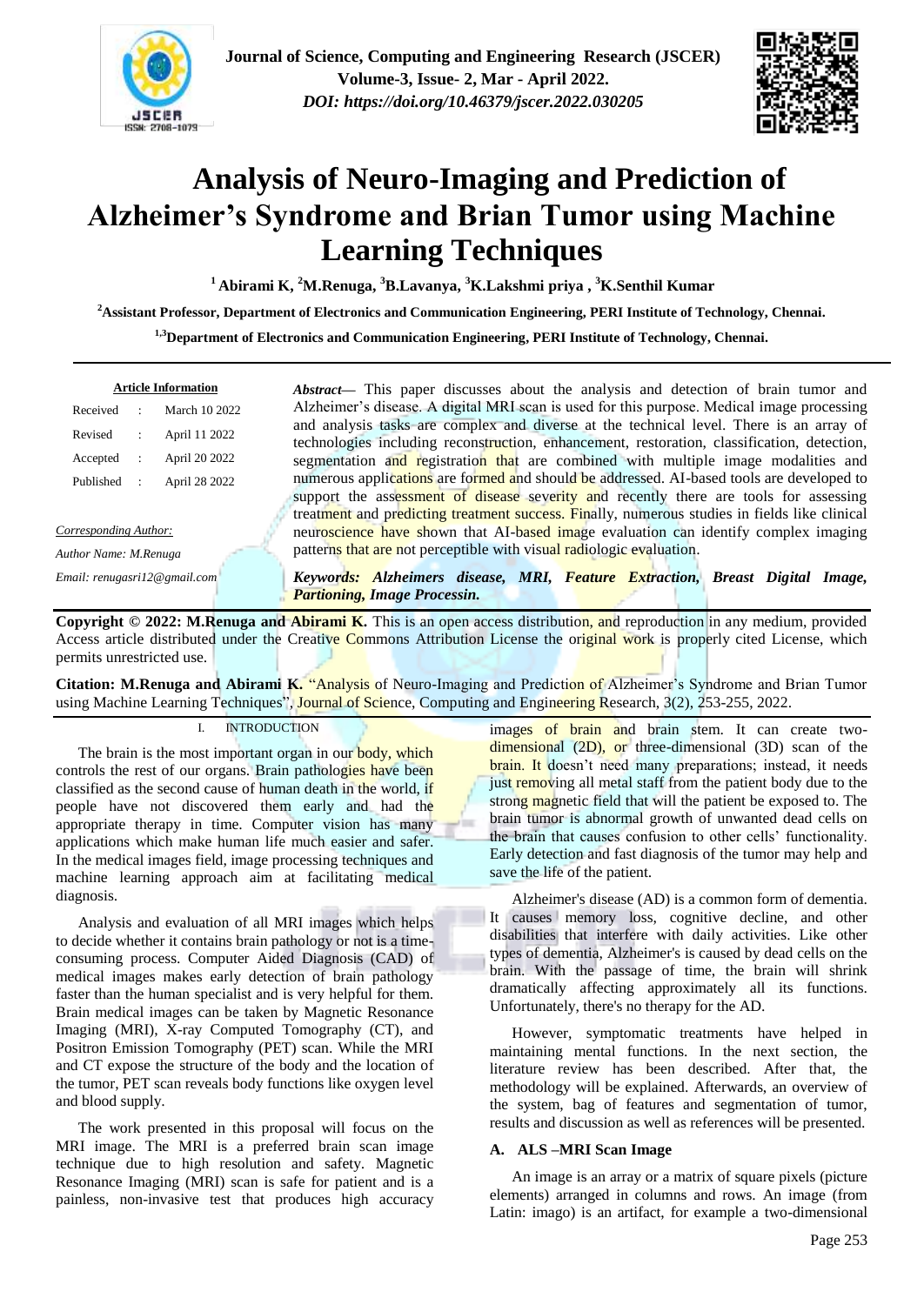#### **Analysis of Neuro-Imaging and Prediction of Alzheimer's Syndrome and Brian Tumor using Machine Learning Techniques**

Available at https://jscer.org

picture, that has a similar appearance to some subject usually a physical object or a [person.](http://en.wikipedia.org/wiki/Person)



Figure1: An image – ALS –MRI SCAN IMAGE II. PROBLEM DEFINITION

Except in very special circumstances, neighborhoods have odd numbers of rows and columns; this ensures that the current pixel is in the center of the neighborhood. An example of a neighborhood is given in figure. 2 If a neighborhood has an even number of rows or columns (or both), it may be necessary to specify which pixel in the neighborhood is the "current pixel".

| 48  | 219 | 168 | 145 | 244 | 188 | 120    | 58      |                            |
|-----|-----|-----|-----|-----|-----|--------|---------|----------------------------|
| 49  | 218 | 87  | 94  | 133 | 35  |        | 17 148  |                            |
| 174 | 151 | 74  | 179 | 224 | 3   | 252    | 194     | Current pixel              |
| 77  | 127 | 87  | 139 | 44  | 228 |        | 149 135 |                            |
| 138 | 229 | 136 | 113 | 250 | 51  | 108    | 163     |                            |
| 38  | 210 | 185 | 177 | 69  | 76  | 131    | 53      | $3 \times 5$ neighbourhood |
| 178 | 164 | 79  | 158 | 64  | 169 | 85     | 97      |                            |
| 96  | 209 | 214 | 203 | 223 |     | 73 110 | 200     |                            |

Figure 2: Pixel representation

#### III. PROPOSED SYSTEM

In the proposed system, the design of Alzheimer disease and Non-Alzheimer disease is done using a machine learning approach to make the system detect the Alzheimer disease automatically using advanced image processing techniques.

Image is prepossessed by studying various parameters extractions such as color conversion, re-sizing, and filtering.



Figure3: Proposed Model

**K-means algorithm** is carried out by segmentation algorithms. This helps to identify the number of lesions scattered over the body. Feature extraction is by GLCM and finally, mammogram image classified using AdaBoost algorithm. Finally, the message box will be displayed whether it is normal, Alzheimer, brain tumor. Finally, the

results have been updated in IoT which have been only accessible by the doctors with a user ID and password.

## IV. ESP8266 MODULE

The ESP8266 is a low-cost [Wi-Fi](https://en.wikipedia.org/wiki/Wi-Fi) microchip with full [TCP/IP](https://en.wikipedia.org/wiki/TCP/IP_stack) stack and [microcontroller](https://en.wikipedia.org/wiki/Microcontroller) capability produced by manufacturer [Espressif Systems](https://en.wikipedia.org/w/index.php?title=Espressif_Systems&action=edit&redlink=1) in Shanghai, China. The chip first came to the attention of western [makers](https://en.wikipedia.org/wiki/Maker_culture) in August 2014 with the ESP-01 module, made by a third-party manufacturer Ai-Thinker. This small module allows microcontrollers to connect to a Wi-Fi network and make simple TCP/IP connections using [Hayes-](https://en.wikipedia.org/wiki/Hayes_command_set)style commands. However, at first there was almost no English-language documentation on the chip and the commands it accepted. The very low price and the fact that there were very few external components on the module, which suggested that it could eventually be very inexpensive in volume, attracted many hackers to explore the module, chip, and the software on it, as well as to translate the Chinese documentation

## **A. Features**

## **Memory:**

- 32 KiB instruction RAM.
- 32 KiB instruction cache RAM.
- 80 KiB user-data RAM.
- 16 KiB ETS system-data RAM.
- External QSPI flash: up to 16 MiB is supported (512 KiB to 4 MiB typically included).

## **IEEE 802.11 b/g/n Wi-Fi:**

- Integrated TR switch, balun, LNA, power amplifier and matching network.
- WEP or WPA/WPA2 authentication, or open networks
- 16 GPIO pins
- SPI
- I²C (software implementation)[6]
- I²S interfaces with DMA (sharing pins with GPIO)
- UART on dedicated pins, plus a transmit-only UART can be enabled on GPIO2
- 10-bit ADC (successive approximation ADC)

ESP8266 is Wi-Fi enabled system on chip (SoC) module developed by Espressif system. It is mostly used for development of IoT (Internet of Things) embedded applications.



Figure 4: Wi-Fi enabled system on chip (SoC) module